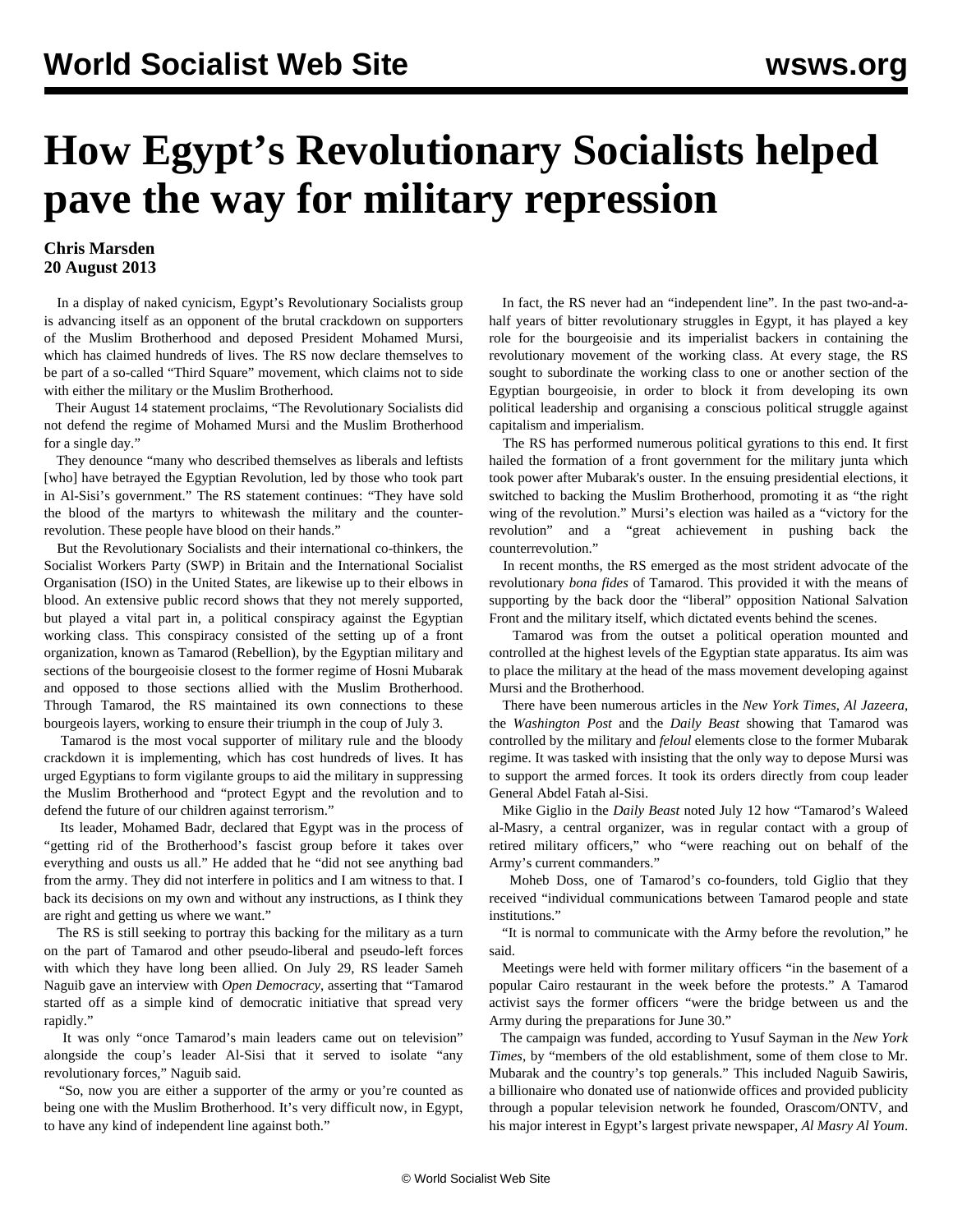The RS consistently portrayed Tamarod as the unchallenged leadership of the Egyptian masses. A May 19 statement of the RS, published in the ISO's newspaper and entitled "Mobilizing the opposition to Morsi", describes Tamarod as a campaign "launched by a group of revolutionary youth… What is completely new and different about the Rebellion Campaign is that it stems from a popular initiative, opening up space for revolutionary work and experience from below."

 The RS stressed, "We must build this campaign and engage with it where it is effective and open our headquarters to it, so that our mission and our huge responsibility is to be a vehicle for it… Therefore, we announce our full and determined participation in this campaign and call all those struggling for democracy and justice to participate with us and with the entire working class movement in carrying out this battle."

 At the end of May, the RS organized a joint meeting with Tamarod at its headquarters in Giza. Among the Tamarod leaders cheered by the RS membership was Badr. (See: [video](http://www.youtube.com/watch?v=oracK-NDPOk))

 The RS issued a June 27 statement urging support for the June 30 protest against Mursi called by Tamarod. The statement was entitled "The revolution and the counterrevolution." The RS noted, "Among the increasing demands of liberal commentators and leaders, sometimes implied, other times hidden, is the necessity of military intervention to get rid of Brotherhood rule. This means nothing other than a demand for a military coup."

 By endorsing a political coalition that the RS knew to be associated to demands for a military coup, the RS were signaling that they themselves also supported a coup. They went on to hail the "genius of the name and the simplicity" of Tamarod's campaign, which has ignited "the fuse of that movement on a national level heretofore unseen."

 The RS is forced to acknowledge that those active in Tamarod include the "remnants of the old regime," acting under the cover of the "liberal bourgeois opposition" who want nothing less than "the complete victory of the counterrevolution as well as bloody retribution against the revolution and all who participated in it."

 But this changed nothing for the RS, which proposed to continue collaborating with these layers within Tamarod based upon a spurious call for "complete independence *within the movement* from those opportunists and traitors." [Emphasis added]

 The RS sought to promote Tamarod and block an independent political struggle of the working class, though they knew this would ultimately strengthen the Muslim Brotherhood's prestige among layers of the population. They wrote that "among a section of the population, the Muslim Brotherhood is able to depict the battle as if it were a battle between the Brotherhood and the old regime remnants."

 On July 1, in the immediate aftermath of the June 30 demonstration that finally precipitated Mursi's downfall, the RS noted that the military had "issued its own ultimatum: The government must satisfy the demands of protesters, or the army would impose its own 'road map' to resolve the crisis."

 The RS hailed Tamarod—this time as an alliance of "young people from the Revolutionary Socialists, from the Egyptian Social Democratic Party, from the Socialist Popular Alliance Party, from the Constitution Party of Mohamed ElBaradei. Plus, of course, there were young people from the April 6th Youth Movement and other groups. These youth succeeded in working together…"

 This is a list of the very forces that supported the imposition of military rule, most of which joined the government it set up. Hazem Al-Beblawi, the current prime minister, is a founding member of the Egyptian Social Democratic Party and one of the most aggressive advocates of repression. His deputy, until his recent face-saving resignation, was Mohamed ElBaradei, with whom the RS has repeatedly formed alliances, including within Tamarod.

In "The fall of the Brotherhood," written July 4, the ISO noted in an

anodyne statement, "Some political forces active in the movement against Morsi celebrated the military's action."

 However, on July 5, the RS all but dismissed any threat of military dictatorship. They wrote of the liberal bourgeois elite wanting to "overthrow the rule of the Islamist elite, in order to themselves reach power with the endorsement and support of the military establishment," and of the remnants of the old regime wanting "to return to the political scene."

 "But," they insisted, "there is a special logic to popular revolutions that will not submit to the illusions or schemes of the liberals or *feloul* …"

 An accompanying interview with Ahmed Shawki, editor of the *International Socialist Review*, declared, "The Tamarod movement broke the dam by providing a vehicle by which the mass of the Egyptian population were able to make Morsi pay a political price for his actions."

 He was posed the question, "Military coups usually herald the defeat of the revolutionary process—they are often the most extreme representation of the counterrevolution. Does the military's intervention to remove Morsi, appoint a new president and promise new elections represent the victory of counterrevolution?"

 He replied: "Absolutely not". Shawki described the army's intervention as merely an effort to "contain the movement… So while the military is in the streets and has overstepped the constitutional limits to its power, I believe that it will seek some means to quickly return power to a civilian authority. I don't think it wants to hold state power."

 The first massacre of Muslim Brotherhood supporters took place on July 8, when the RS were still promoting pro-army protests to defend what they repeatedly referred to as the "second revolution."

 Thus, immediately after the military takeover, leading RS member Sameh Naguib hailed the coup as a "second revolution" in a statement on the British SWP's *Socialist Worker* web site. He declared that "this is not the end of democracy, nor a simple military coup," writing that "people feel empowered and entitled by the events of the last few days."

 The RS was fully backed in its efforts to politically disarm the working class by the ISO in the US, which published all the statements cited above, and by the SWP in the UK. Thus, Judith Orr, writing in the British *Socialist Worker* as late as July 9, insisted, "The army's takeover was more than the simple military coup much of the media are describing it as. It does not signal the 'end of democracy.' The unprecedented mass rallies were the fullest expression of a movement from below demanding real change."

 Just two days later, in a July 11 statement entitled "Resisting anew the theft of the revolution", the RS wrote of Egypt's newly installed interim government advancing "the same policies of the Mubarak-Morsi regime." They bemoaned a "Dictatorial Constitutional Declaration" that was, in reality, little different from that previously advanced by Tamarod.

 Their real complaint was their own isolation from power, noting that the constitutional declaration "came without any consultation with the revolutionary political groups that the Minister of Defense and interim president had confirmed as partners in endorsing the roadmap."

 By July 26, massacres by the military had killed hundreds of Muslim Brotherhood supporters. This prompted a warning from the RS, which wrote of an impending pro-military demonstration: "The masses going into the street on Friday is damaging to the revolution, whatever the participants in the protests might think… Giving the army a popular mandate to finish off the Muslim Brotherhood will inevitably lead to the consolidation of the regime, which the revolution arose to overthrow."

 The RS again failed to identify those who sought to provide this "mandate" to the military-Tamarod and its backers, including the RS themselves.

 "The omens of a return of Mubarak's dictatorial regime are lost on no one," they wrote the following day, citing "the threat to use the emergency law to disperse the sit-ins, and the intervention of the army in